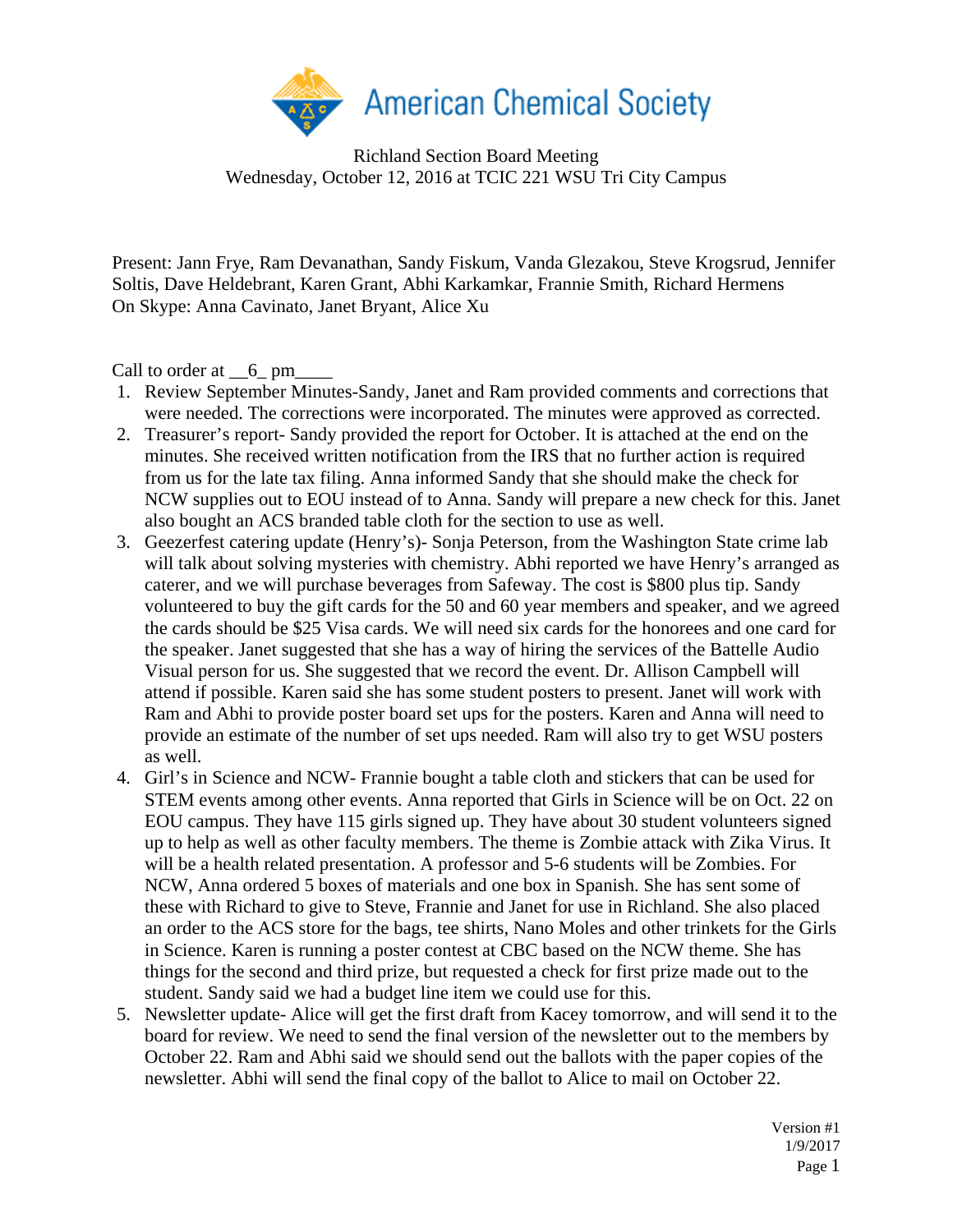

Richland Section Board Meeting

Wednesday, October 12, 2016 at TCIC 221 WSU Tri City Campus Alice said she received a flyer from the University about activities targeted a graduate students. Ram suggested putting this on the web site instead of in the newsletter.

- 6. Update on budget for next year-Ram proposed deferring the discussion of the budget till next meeting, since we do not have enough copies to hand out, and do not have the projector tonight. Janet asked if Sandy and the board are uncomfortable about the deficit of \$9000 in our budget. We are concerned, but realize that it may be OK, since this year's budget was also \$9000 in the red, but we ended up only about \$1000 in the red. We do have savings to cover the overage.
- 7. NORM 2018-Sandy has ordered checks for NORM account. They will have to be redone as the bank printed the name "Norm" instead of NORM. Janet reported that we have received feedback from ACS on the changes in banking rules that we encountered in setting up a checking account for NORM. Dave provided additional notes on the NORM committee meeting listed below:

a. Steve's plans on logo. Beta tested color logo on website, which has a placeholder front page up.

b. Ram and Vanda to discuss path forward and status of program grid.

c. Groundbreaking has been scheduled for the Collaboration Center Ram and Dave will attend that event this Friday as NORM 2018 Representatives. Our ssection provided PNNL Director Steve Ashby's office a talking point for the event.

d. Two hotel contracts are in place and signed and solid.

e. DOE managed conference paperwork and process being worked. (Janet with PNNL) f. Received Division Rep list for NORM 2017; will be handy for us too.

g. Janet traveling to Montana section semi-annual meeting this Friday. She will promote NORM 2017 and 2018.

- 8. Winery tour- Dave said he is still waiting for the wineries to finish with crush before he can discuss with his contacts.
- 9. Chemistry Merit Badge- Steve reported that Karen arranged for the rooms at CBC. Frannie is helping, and she helped him find enough instructors. Boy Scout Council is handling the registration. It will be on Nov. 5 and Nov. 12, 8 am to 12 pm at CBC.
- 10. Roundtable- Janet said Allison Campbell has publicized her plans for the year in C&E News. Jennifer Soltis reported on two sessions on nano particles that she is organizing for the meeting in San Francisco. Janet reminds us that national award nominations are due Nov. 1. Janet can offer advice on completing these. Ram was recruited by Allison Campbell to serve on the canvasing committee on the Peter Debye award. Frannie is willing to spearhead a local technology grant application, but it is due Monday and she needs guidance on what technology we need.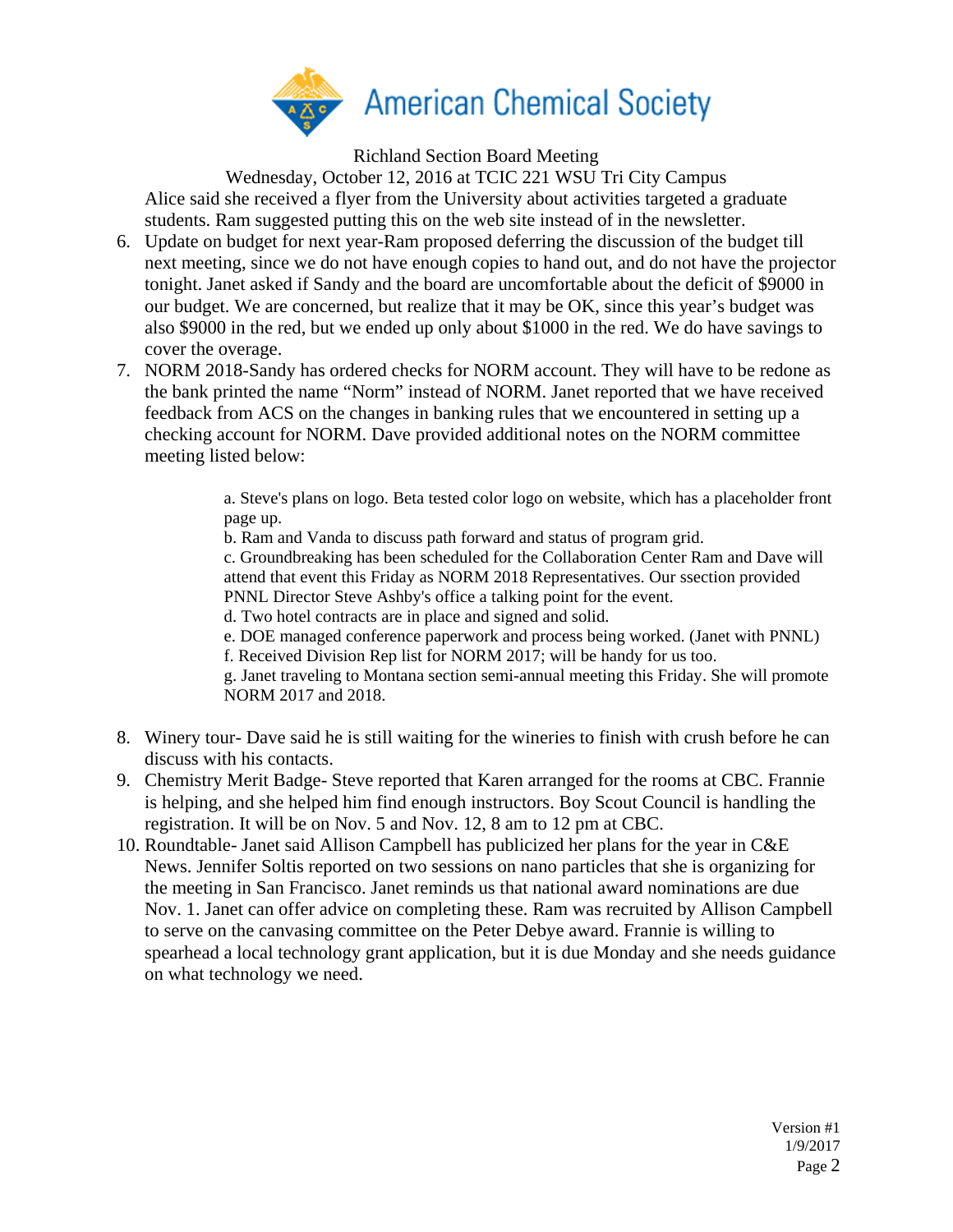

## Richland Section Board Meeting Wednesday, October 12, 2016 at TCIC 221 WSU Tri City Campus **ACS Richland Section Treasurer's Report**

October 12, 2016

## **Activities**

Notification from IRS that no further action is required (regarding late IRS postcard filing). I received notice from ACS that March 23 remittance of \$8997.98 included \$820 of the LS dues.

| <b>Starting Balance</b> |             |
|-------------------------|-------------|
| Savings                 | \$18,865.73 |
| Checking                | \$12,632.56 |

## **Receipts**

|                                      |            | <b>Budget</b> |           |              |
|--------------------------------------|------------|---------------|-----------|--------------|
| From                                 | Amount     | Category      | Date      | Directed to: |
| ACS, Counselor expense reimbursement | \$1.271.10 | 4             | 9/21/2016 | Checking     |
| ACS, LS dues Jan - Jun 2016          | \$625.00   |               | 9/23/2016 | Checking     |
| Banner Bank                          | \$3.80     |               | 9/30/2016 | Savings      |
|                                      |            |               |           |              |

Total receipts this period \$1,899.90

## **Expenses**

|                            |             | <b>Budget</b> |            |                                             |
|----------------------------|-------------|---------------|------------|---------------------------------------------|
| To (date billed)           | Amount      | Category      | Date Paid  | Description; check number                   |
| Frannie Smith $(9/15/16)$  | \$102.25    | 21b and 21c   | 9/17/2016  | ACS and You nanogrant (\$82) and NCW. K-12  |
|                            |             |               |            | Outreach (\$20.25): 1096                    |
| Harland Clark $(10/5/16)$  | \$59.90     | 15            | 10/5/2016  | Checks: direct draw                         |
| NEOAHEC (10/10/16)         | \$500.00    | 21f           | 10/10/2016 | Girls in Science grant; 1097                |
| Anna Cavinato $(10/11/16)$ | \$405.56    | 21c           |            | 10/11/2016 National Chemistry Week handouts |
| Total spent this period    | \$1,067.71  |               |            |                                             |
| <b>Ending Balance</b>      |             |               |            |                                             |
| Savings                    | \$18,869.53 |               |            |                                             |
| Checking                   | \$13,460.95 |               |            |                                             |
|                            |             |               |            |                                             |